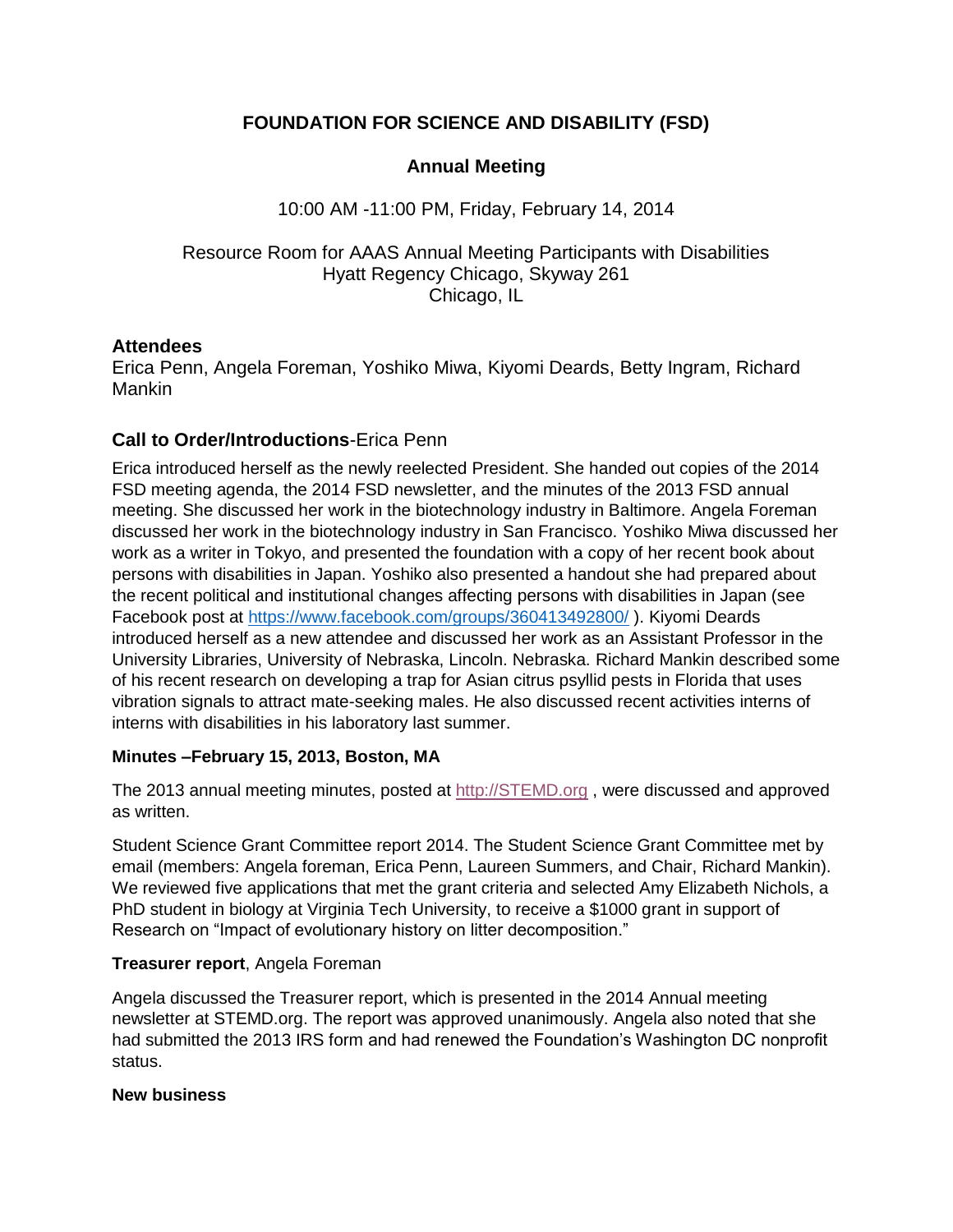Laureen Summers was unable to attend the meeting but she sent us some comments:

### *Hi Everybody:*

*I am sorry that a personal matter is keeping me from attending the meeting. I hope it goes well and look forward to a report on this year's Foundation meeting.*

*There are some items we discussed last year that you may want to bring up again. For example, stories on the experiences and accomplishments of scientists like yourself could be featured in one of AAAS's news websites (Angela was already featured). People really enjoy the stories of successful individuals and this is a good way to encourage students with disabilities to pursue science.*

*The other idea from last year was to network with other organizations to encourage disability diversity – outside of AAAS. Has anything been done to build on this? Maybe you can make a plan to reach out to a few (keep it small and manageable) science organizations that have not significantly addressed issues of disability and access.*

The topic of networking with other organizations also came up at a meeting of the Committee on Opportunities in Science (COOS) of the American Association for the Advancement of Science, February 12-13, 2014. Several members of FSD (Erica Penn, Imke Durre, and Richard Mankin) also are members or advisors in COOS. On February 13 we participated in a breakout session with other COOS participants, Ted Conway, Bob Megginson, and Brad Duerstock. Some of the topics that came up about Science, Technology, and Disability concerns of the COOS committee are of concern to FSD as well.

*Three Main issues that were identified were identified in the breakout session:*

*1. Entry Point! funding declines – Laureen Summers mentioned this issue over phone conference on Wednesday, February 12, 2014 during the COOS meeting. Suggestion from working group was that Entry Point! needs to be re-evaluated with the goal of increasing the resources available to fund interns. For example, it may be necessary to increase focus on creating new partnerships with alternate agencies (gov't, academia) and the private sector.*

*2. Imke mentioned the need for technical experts made available to AAAS to ensure that technology is available to end users are acceptable. (Small advisory group of Persons With Disabilities(PWD) – various disabilities included).*

*- Example – electronic scientific publications should be made accessible to the visuallyimpaired (the use of MathML for equations instead of graphics for example).*

*3. Need to establish a national venue or society for scientists & engineers with disabilities to become a resource for individuals. There is a need for Focus on:*

- *a. Entry-level information & support*
- *b. Career development for mid-level career professionals*

*c. Mentoring – for both aspects (entry-level & mid-level), leading to professional advancement.*

*d. Increased use of social media (Facebook, Skype, etc.) for virtual (online) meetings*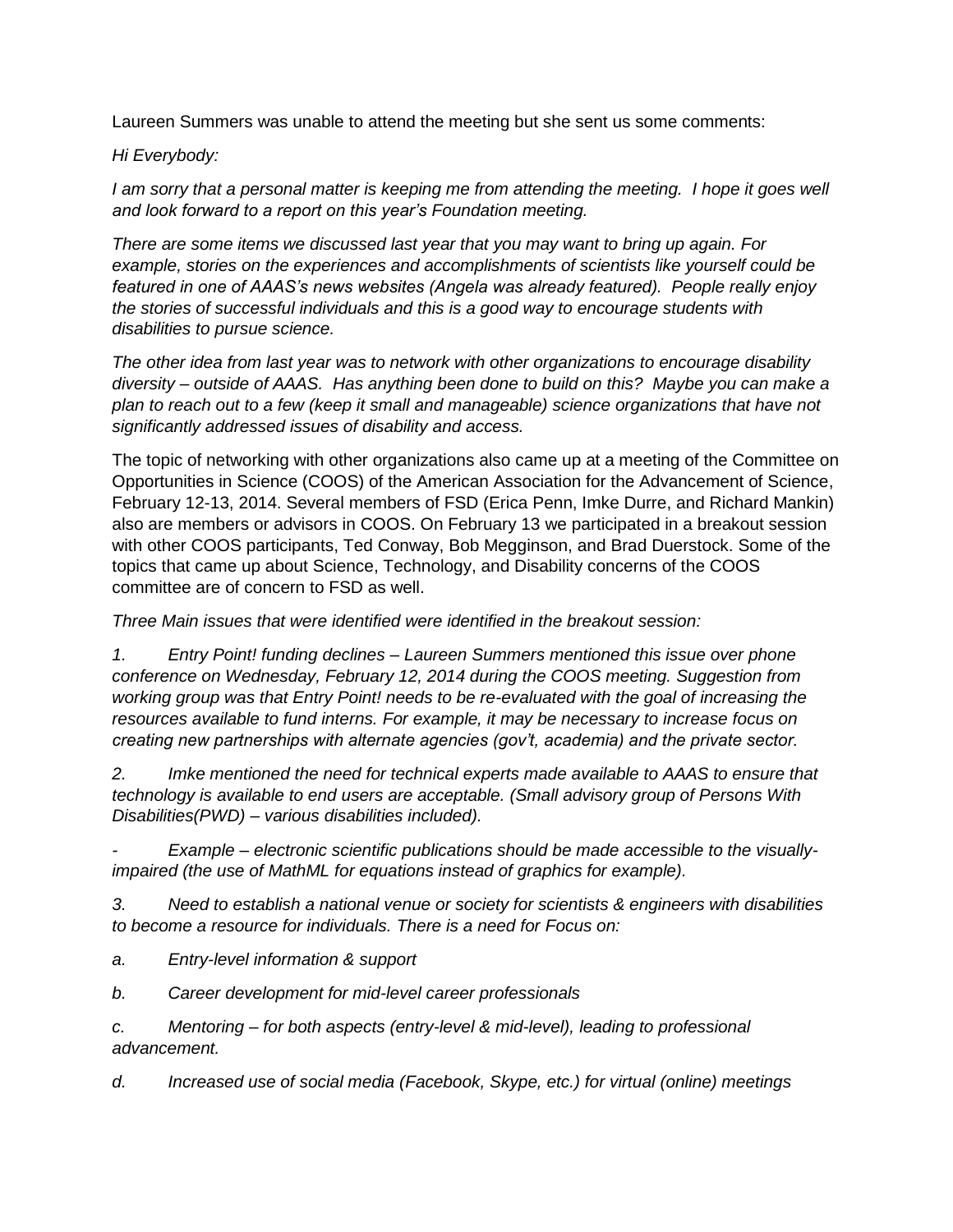*Action items suggested for the process of organizing a national venue/society:*

*1. Establish Mission statement & Committee for the new venue/society:*

*a. Develop query/questionnaire to obtain input from scientists/engineers with disabilities – target the Directory of Scientists & Engineers with Disabilities (from AAAS) and Entry Point! Alumni.*

*b. Research and obtain a general idea of the structure of similar organizations to use as model template.*

*2. Establish Beta testers:*

*a. PWD testing technology as it evolves*

*b. Implement universal design for access*

*c. Involve different technologies for different disabilities*

*d. Subgroups of a specific category can become testers*

*e. Develop questionnaire for Beta testers' input.*

*3. Other miscellaneous action items that came up in the breakout session:*

*a. First steps – charge dues? Website? How to find target individuals? Must establish basic concepts first.*

*b. Establish website/forum – tie-in to well-known website? How to market? Disseminate to disability communities; schools?*

*c. FSD website could be expanded for example to include not only grant applications, but also include narratives, resource info.* 

*d. Front page link (direct) – ASME (example)*

*e. Compliance – Experts (committee), Membership (committee), deals with issues of disabilities; liaison committee.*

*f. Proposal to NSF (proposed by Ted Conway to help fund the beta testing and resource development process):*

*o Needs structure, mission, query & societal impacts included in proposal body.*

*o May have to be submitted through AAAS (to receive funding)*

Laureen Summers attended the AAAS Meeting on *Advancing Disability Rights through Science* and presented the COOS Committee with this report that also bears on the above discussion:

*"Advancing Disability Rights through Science"*

*Report on the January 27, 2014 meeting of the AAAS Science and Human Rights Coalition.*

*Location: AAAS – Auditorium*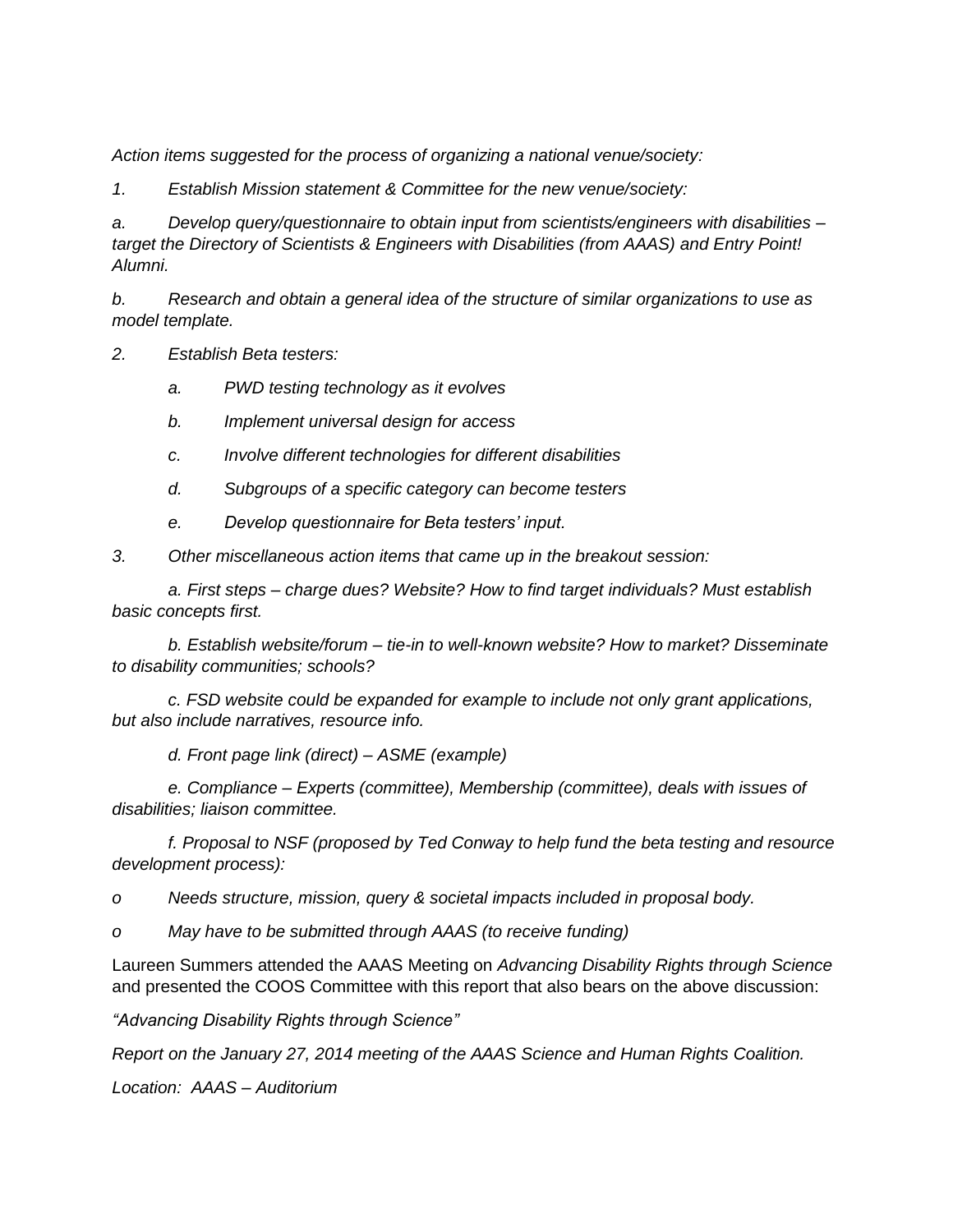*Number of Attendees – 100 including these speakers: Vincent Cerf Marco Midon Robert Dinerstein – Disability Rights Law Clinic – AU Anju Khubchandani – Disability Issues in Psychology – APA James Thurston (Suzanne's brother) – International Accessibility Policy – Microsoft Michael Gamel-McCormick – Senator Harkin's Disability Policy Director Davis Morrissey – US International Council on Disabilities Charlotte McClain-Nhlapo – Disability and Inclusive Development, USAID*

*The focus of this meeting was on disability. It was recommended by the Science and Human Rights Coalition's Steering Committee and arose in part from the interest of some Coalition member organizations in supporting the UN Treaty on the Convention of the Rights of People with Disabilities (CRPD. Disability was also seen as an important human rights issue with high relevance to the science and engineering community, especially the Coalition's work on the 'right to science' (Article 15). (The current Steering Committee members include representatives from the American Psychological Association, American Sociological Association, American Physical Society, American Statistical Association, and the National Center for Science and Civic Engagement, as well as two representatives of human rights organizations.)*

*There was ample discussion on the ratification of the Treaty. The U.S. Congress is short of six votes to ratify it. Oppositions come from three misconceptions:*

*1. Parental rights (i.e. desire to homeschool) will be limited because of the clause regarding that education be provided in the best interest of the child. The fear is that this will be decided by the government and not by the family.* 

*2. Statements in the treaty regarding sexual and reproductive health and interpreted, by some, as granting the right to abortion.*

*3. Risk of losing sovereignty – that the UN will take over supervision of domestic law.*

*The benefits of ratifying the treaty:*

*• People with disabilities would be much more a part of an international community. They would gain more respect, equal opportunity and reasonable accommodations worldwide.* 

*• Inclusion would be seen as a human right.*

*• Millions of people with disabilities travel internationally for work and pleasure, and accessibility would improve.*

*• People with disabilities in the US have skillsets that can be shared.*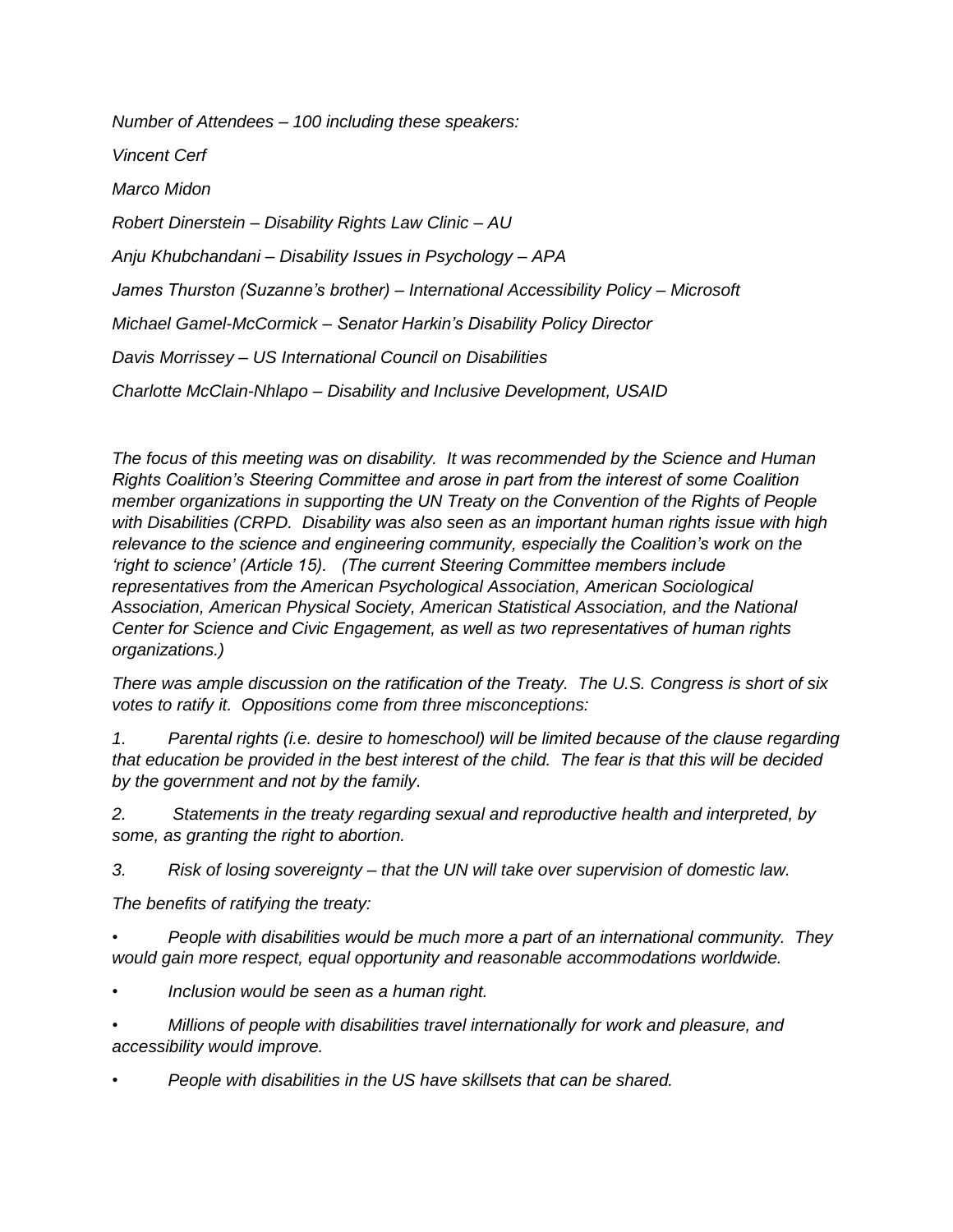*• Businesses, especially those invested in technology would benefit, because more countries would adopt accessible standards on technology and need US resources.*

*Science and Technology can be an equalizer for any underserved population and has the power to be transformative. We need to build a wider net of partnerships to encourage disability as part of diversity – to be mentioned in policies and recommendations for program implementation. The USAID policies now mention disability.*

*Some "nuggets" from speakers:*

- *• 15-18% of population is disabled. 800 million adults; 200 million children.*
- *• Pervasive stigma and segregation continue.*

*• Reporting on disability often underestimates the numbers and gives a low priority to needs (technology; accessibility; etc.)*

- *• There are 5 billion cell phones being used – most are in Africa.*
- *• Vietnam advocates for inclusive education.*
- *• There is mobile banking in Kenya.*
- *• Peru has granted voting right to people with intellectual disabilities.*

*Interesting remarks from Marco:*

*• Smart phones worked for people who are blind until Apple developed the touch screen display – new technology is not designed for the blind.*

- *• Texting = Marco can only do four words a minute.*
- *• Has to wait for auditory signals.*
- *• ADA does not cover the internet so there are no laws governing access.*

*• Section 508 states that government should not procure non-accessible technology and should not have allowed the iPhone, but contractors should develop alternatives.*

- *• Technology can take away accessibility.*
- *• There should be a choice of interfaces (on tablets, phones).*
- *• There is a question of how to balance technology benefits, i.e. tablets work well for people with autism, but not necessarily for everyone.*
- *• Disability is an interaction between the person and the environment.*
- *• We continue to design research in ways not helpful to people with disabilities. They should be equal partners.*

*Vince Cerf: We need to use cultural, financial, and legal means to make assistive technology available to everybody.*

Based on the discussion items above, the FSD meeting participants developed an action plan:

The first step would be to form a committee of volunteers to do beta testing.